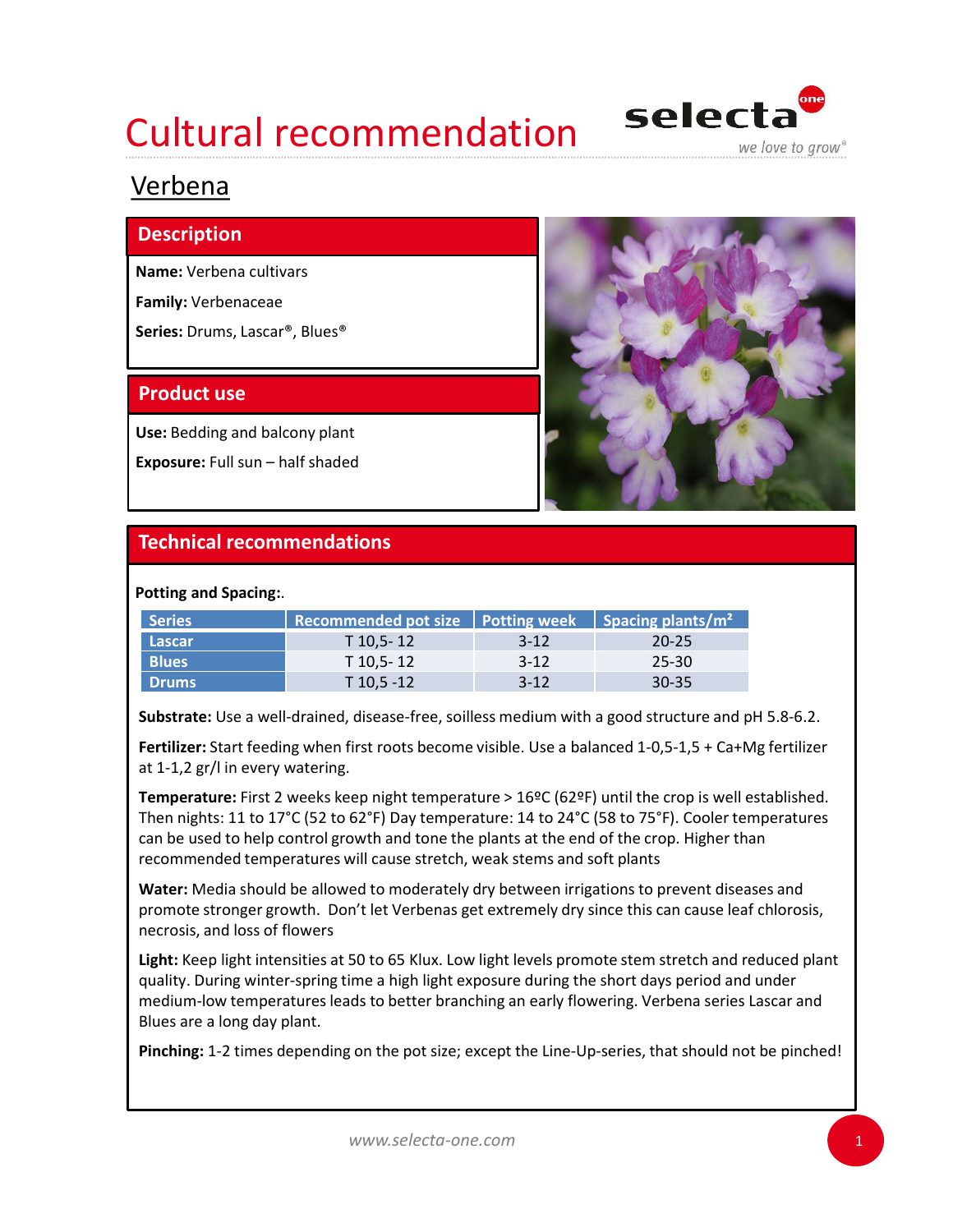## Cultural recommendation selecta



Cultural recommendations<br>
Technical recommendations<br>
Growth regulation: Using the "Cool morning pulse" at the beginning of the growing/flu<br>
Technical recommendations<br>
Technical regrenhouse temperature to 8°C (46°F) for 2-3 Growth regulation: Using the "Cool morning pulse" at the beginning of the growing/flowering time **Cultural recommendations**<br>**Fechnical recommendations**<br>**Technical recommendations**<br>**Example 10** for 2-3 hours at dawn, will help to reduces plant<br>reducing the greenhouse temperature to 8°C (46°F) for 2-3 hours at dawn, wil height and keep compact plants. Providing cool temperatures, high light and keeping the media on the dry side, will also help to prevent the stretch.

reducing the greenhouse temperature to 8°C (46°F) for 2-3 hours at dawn, will help to reduce<br>the dry side, will also help to prevent the stretch.<br>The dry side, will also help to prevent the stretch.<br>PGR's: Verbena are res PGR's: Verbena are responsive to Daminozide (Dazide/Alar/B-nine), avoid using it on the most **Cultural recommendations**<br> **Cultural recommendations**<br> **Compact variety of the COM morning pulse"** at the beginning of the growing/flowering time<br>
reducing the greenhouse temperature to 8°C (46°F) for 2-3 hours at dawn, w recommendations for plant growth regulators should be used only as general guidelines. Growers must trial all PGR under their conditions and follow the registration uses of each chemical in their country.

Pest and diseases: Verbenas are sensitive to various pest under greenhouse conditions. Whiteflies, **Example 18 and 18 and 18 and 18 and 18 and 18 and 18 and 18 and 18 and 19 and 19 and 19 and 19 and 19 and 19 and 19 and 19 and 19 and 19 and 19 and 19 and 19 and 19 and 19 and 19 and 19 and 19 and 19 and 19 and 19 and 19** well disinfected facilities together with a proper pest management program using different control strategies: exclusion, monitoring, biological and chemical control, are the best tools to control these pests. Sits:<br>
Site Sue the are responsive to Daminozide (Dazide/Alar/B-mine, avoid using it on the most<br>
mystratrial all PGR under their conditions and follow the registration of perfect treatments at all IT hese<br>
nommendations mpact varieties, especially the Drums varieties that should once pt PGR- treatments at all II These<br>commendations for plant growth regulators should be used only as general guidelines. Growers<br>ust trial all PGR under thei commendations for plant growth regulators should be used only as general guidelines. Growers<br>
sust mial IB PGS under their conditions and follow the registration uses of each chemical in their<br>
untry.<br>
stand diseases: Verb bilds, thrips and spider mites are the most common pest of Verbenas. Start with clean material a<br>lid disinfected facilities together with a proper pest management program using different control<br>attacks throses are also se

Verbenas are also sensitive to several diseases like, Mildew, Pythium, Botrytis and several viruses. Disease management should be addressed by sanitation strategies, environmental conditions control, biological and chemical control. ell disindeted facilities together with a proper pest management program using different control<br>ategies: exclusion, monitoring, biological and chemical control, are the best tools to control these<br>sts.<br>sts.<br>sts.<br>sease man

For the chemical control, follow the registration uses of each product in each country.

### Spring production:

| <b>Week</b>        |     | 1 2 3 4 5 6 7 8        |  |  |  | ۱q |
|--------------------|-----|------------------------|--|--|--|----|
| North <sup>'</sup> | ∣ P | $\Box$ Pi <sup>*</sup> |  |  |  |    |
| <b>South</b>       | - P | $Pi^*$                 |  |  |  |    |

### Winter Production:

| Week |  |  |  |  |  | 1   2   3   4   5   6   7   8   9   10   11   12 |  |
|------|--|--|--|--|--|--------------------------------------------------|--|
|      |  |  |  |  |  |                                                  |  |

P: Potting. Pi\* Pinch ( *Drums series, that should not be pinched!*) F: Finish plant

\* This is a reference time schedule that can vary depending on the variety, growing conditions and region. Schedule start from RC.

\*\* South, winter production is possible under frost free conditions